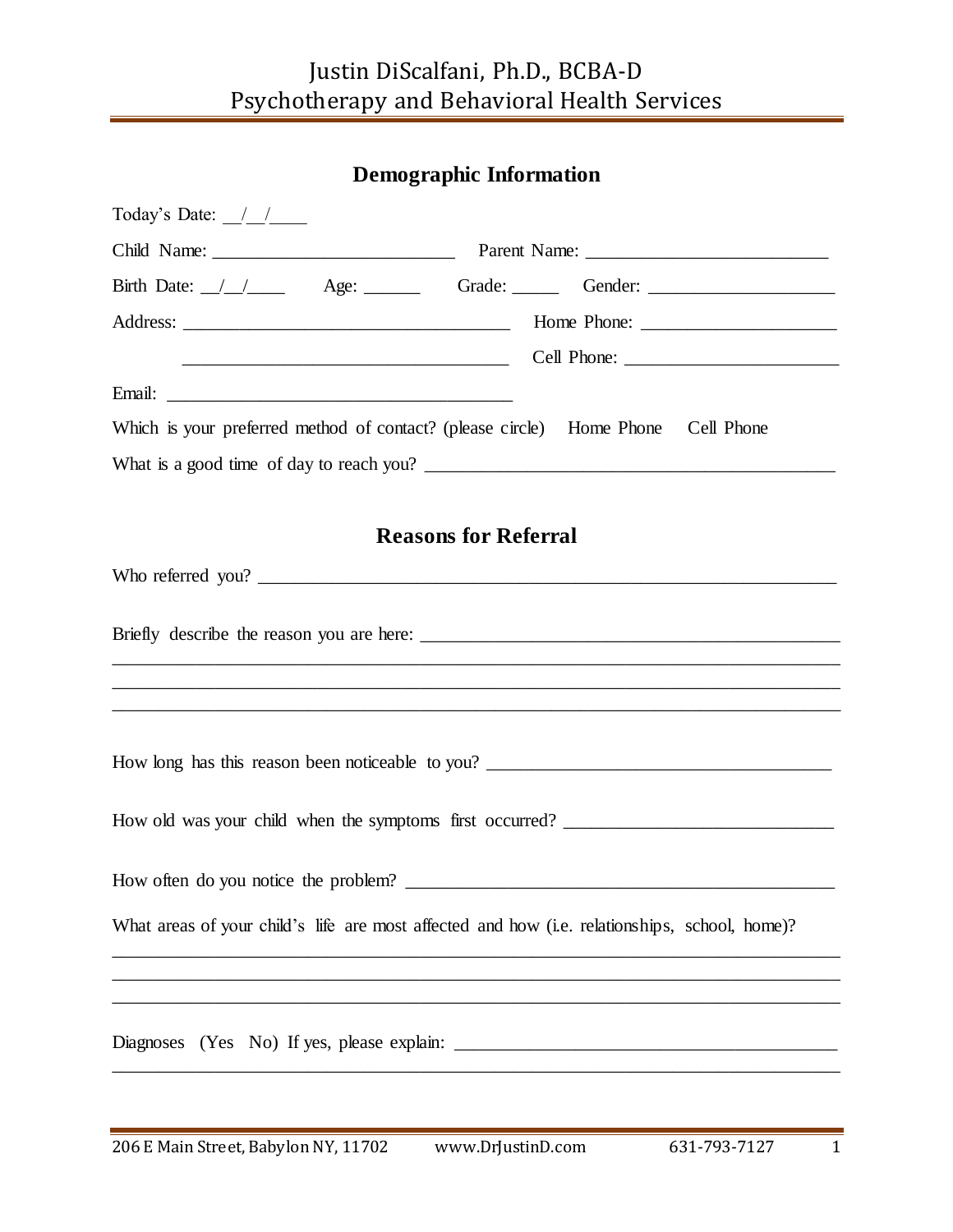### Justin DiScalfani, Ph.D., BCBA-D Psychotherapy and Behavioral Health Services

What is the name of the doctor that made the diagnosis? \_\_\_\_\_\_\_\_\_\_\_\_\_\_\_\_\_\_\_\_\_\_\_\_\_\_\_\_\_\_\_\_

Is your child currently taking any medications (including psychiatric/behavior medications)?

(Yes No) If yes, please write name(s) and dosage: \_\_\_\_\_\_\_\_\_\_\_\_\_\_\_\_\_\_\_\_\_\_\_\_\_\_\_\_\_\_\_

What is the child's family/household composition (i.e. lives with mother, father and brother)?

\_\_\_\_\_\_\_\_\_\_\_\_\_\_\_\_\_\_\_\_\_\_\_\_\_\_\_\_\_\_\_\_\_\_\_\_\_\_\_\_\_\_\_\_\_\_\_\_\_\_\_\_\_\_\_\_\_\_\_\_\_\_\_\_\_\_\_\_\_\_\_\_\_\_\_\_\_\_

\_\_\_\_\_\_\_\_\_\_\_\_\_\_\_\_\_\_\_\_\_\_\_\_\_\_\_\_\_\_\_\_\_\_\_\_\_\_\_\_\_\_\_\_\_\_\_\_\_\_\_\_\_\_\_\_\_\_\_\_\_\_\_\_\_\_\_\_\_\_\_\_\_\_\_\_\_\_ \_\_\_\_\_\_\_\_\_\_\_\_\_\_\_\_\_\_\_\_\_\_\_\_\_\_\_\_\_\_\_\_\_\_\_\_\_\_\_\_\_\_\_\_\_\_\_\_\_\_\_\_\_\_\_\_\_\_\_\_\_\_\_\_\_\_\_\_\_\_\_\_\_\_\_\_\_\_

#### **Educational History**

\_\_\_\_\_\_\_\_\_\_\_\_\_\_\_\_\_\_\_\_\_\_\_\_\_\_\_\_\_\_\_\_\_\_\_\_\_\_\_\_\_\_\_\_\_\_\_\_\_\_\_\_\_\_\_\_\_\_\_\_\_\_\_\_\_\_\_\_\_\_\_\_\_\_\_\_\_\_

What school district does your child attend? \_\_\_\_\_\_\_\_\_\_\_\_\_\_\_\_\_\_\_\_\_\_\_\_\_\_\_\_\_\_\_\_\_\_\_\_\_\_\_\_\_\_

What is your child's educational placement (i.e. mainstream, inclusion, self-contained)?

What is your child's classification (if any)?

Does your child receive services/accommodations at school? (Yes No)

If yes, describe the services/accommodations your child receives and how often they are received  $(i.e. speech, OT, PT)$ .

\_\_\_\_\_\_\_\_\_\_\_\_\_\_\_\_\_\_\_\_\_\_\_\_\_\_\_\_\_\_\_\_\_\_\_\_\_\_\_\_\_\_\_\_\_\_\_\_\_\_\_\_\_\_\_\_\_\_\_\_\_\_\_\_\_\_\_\_\_\_\_\_\_\_\_\_\_\_ \_\_\_\_\_\_\_\_\_\_\_\_\_\_\_\_\_\_\_\_\_\_\_\_\_\_\_\_\_\_\_\_\_\_\_\_\_\_\_\_\_\_\_\_\_\_\_\_\_\_\_\_\_\_\_\_\_\_\_\_\_\_\_\_\_\_\_\_\_\_\_\_\_\_\_\_\_\_ \_\_\_\_\_\_\_\_\_\_\_\_\_\_\_\_\_\_\_\_\_\_\_\_\_\_\_\_\_\_\_\_\_\_\_\_\_\_\_\_\_\_\_\_\_\_\_\_\_\_\_\_\_\_\_\_\_\_\_\_\_\_\_\_\_\_\_\_\_\_\_\_\_\_\_\_\_\_ \_\_\_\_\_\_\_\_\_\_\_\_\_\_\_\_\_\_\_\_\_\_\_\_\_\_\_\_\_\_\_\_\_\_\_\_\_\_\_\_\_\_\_\_\_\_\_\_\_\_\_\_\_\_\_\_\_\_\_\_\_\_\_\_\_\_\_\_\_\_\_\_\_\_\_\_\_\_

#### **Medical History**

\_\_\_\_\_\_\_\_\_\_\_\_\_\_\_\_\_\_\_\_\_\_\_\_\_\_\_\_\_\_\_\_\_\_\_\_\_\_\_\_\_\_\_\_\_\_\_\_\_\_\_\_\_\_\_\_\_\_\_\_\_\_\_\_\_\_\_\_\_\_\_\_\_\_\_\_\_\_ \_\_\_\_\_\_\_\_\_\_\_\_\_\_\_\_\_\_\_\_\_\_\_\_\_\_\_\_\_\_\_\_\_\_\_\_\_\_\_\_\_\_\_\_\_\_\_\_\_\_\_\_\_\_\_\_\_\_\_\_\_\_\_\_\_\_\_\_\_\_\_\_\_\_\_\_\_\_

Does your child have any current medical or health concerns (Yes No) If yes, please list:

Does your child have any chronic or recurrent medical or health concerns (i.e. diabetes, asthma)? (Yes No) If yes, please list: \_\_\_\_\_\_\_\_\_\_\_\_\_\_\_\_\_\_\_\_\_\_\_\_\_\_\_\_\_\_\_\_\_\_\_\_\_\_\_\_\_\_\_\_\_\_\_\_\_\_\_\_\_\_

\_\_\_\_\_\_\_\_\_\_\_\_\_\_\_\_\_\_\_\_\_\_\_\_\_\_\_\_\_\_\_\_\_\_\_\_\_\_\_\_\_\_\_\_\_\_\_\_\_\_\_\_\_\_\_\_\_\_\_\_\_\_\_\_\_\_\_\_\_\_\_\_\_\_\_\_\_\_